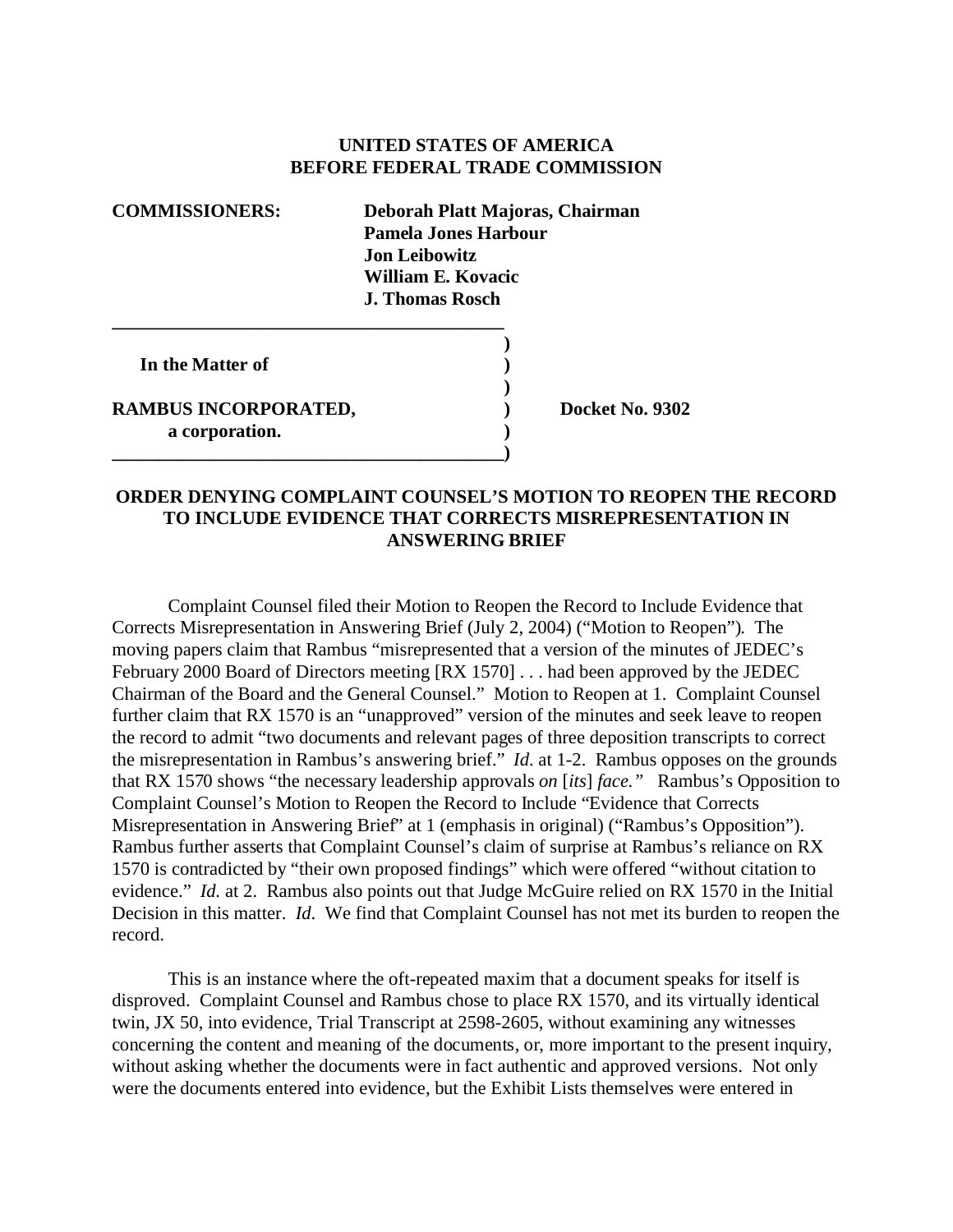evidence as JX A (FTC Exhibits), JX B (Rambus Exhibits, including RX 1570), and JX C (Joint Exhibits, including JX 50). Trial Transcript at 2604. JX C was jointly moved into evidence by Complaint Counsel and Rambus. *Id*. at 2601-03. JX C contains a description of JX 50 which under the circumstances must be treated as a joint stipulation of the parties. That stipulation reads, "Version of Board of Directors, Minutes of Meeting No. 116 (Orlando, FL), February 7-8, 2000, apparently described as 'uncorrected version' by Ken McGhee." JX C at 4.

Physical examination of RX 1570 and JX 50 shows them to be identical in all material respects. They differ only in litigation marginalia (Bates Nos., etc.) and an apparent copier misalignment or misfeed of the last page of RX 1570. Indeed, they are identical to the extent of non-litigation, hand-written marginalia on page 25 of each exhibit that appear to be someone's notes and corrections of the documents. The approvals, which Rambus claims appear on the faces of the documents, are nothing more than blank signature lines with dates beside them. JX 50 at 13; and RX 1570 at 13. The significance of those blank lines and dates is not self-evident. Complaint Counsel and Rambus have stipulated that JX 50, and by necessary extension RX 1570, is an "uncorrected version" of the February 2000 minutes. Accordingly, the Commission finds that JX 50 and RX 1570 do not possess any probative value in and of themselves.

The standard for granting this Motion to Reopen has four elements: (1) due diligence on the part of the moving party; (2) a showing of the probative value of the proffered evidence; (3) a showing that the proffered evidence is non-cumulative; and (4) the absence of prejudice to the non-moving party. *Brake Guard Products Inc.*, 125 F.T.C. 138, 248 n. 38 (1998). Because we find that Complaint Counsel has failed to establish either of the first two prongs of the test, we need not evaluate the remaining two.

Complaint Counsel's claim of surprise, Motion to Reopen at 5-6, is not supported by the record. By their own admission, Complaint Counsel chose not to examine witnesses at trial on these issues. *Id*. at 4-5. The discovery deposition excerpts being offered into evidence clearly show these issues were contested by the parties. Even if Complaint Counsel's claim of surprise were genuine, it does not explain why RX 1570 was offered into evidence without objection by Complaint Counsel, nor why Complaint Counsel joined in the motion to enter RX 50 into evidence. Two of the witnesses whose depositions Complaint Counsel would now add to the record, Desi Rhoden and John Kelly, were called as witnesses at trial. Complaint Counsel made a deliberate election not to examine them regarding the February 2000 minutes. The third witness, Kenneth McGhee, was on the witness list, but was uncalled by either side. We cannot find due diligence based on the record.

The two additional exhibits, alternative versions of the February 2000 minutes, offered by Complaint Counsel, CX 153 and CX 153g, appear on their faces to be incomplete, unauthenticated and unapproved. Without additional testimony, it is highly unlikely that they could possess any significant probative value.

Two factors argue against the admission of the deposition transcript excerpts proffered by Complaint Counsel. First, the depositions do not seem to focus in any substantial way on